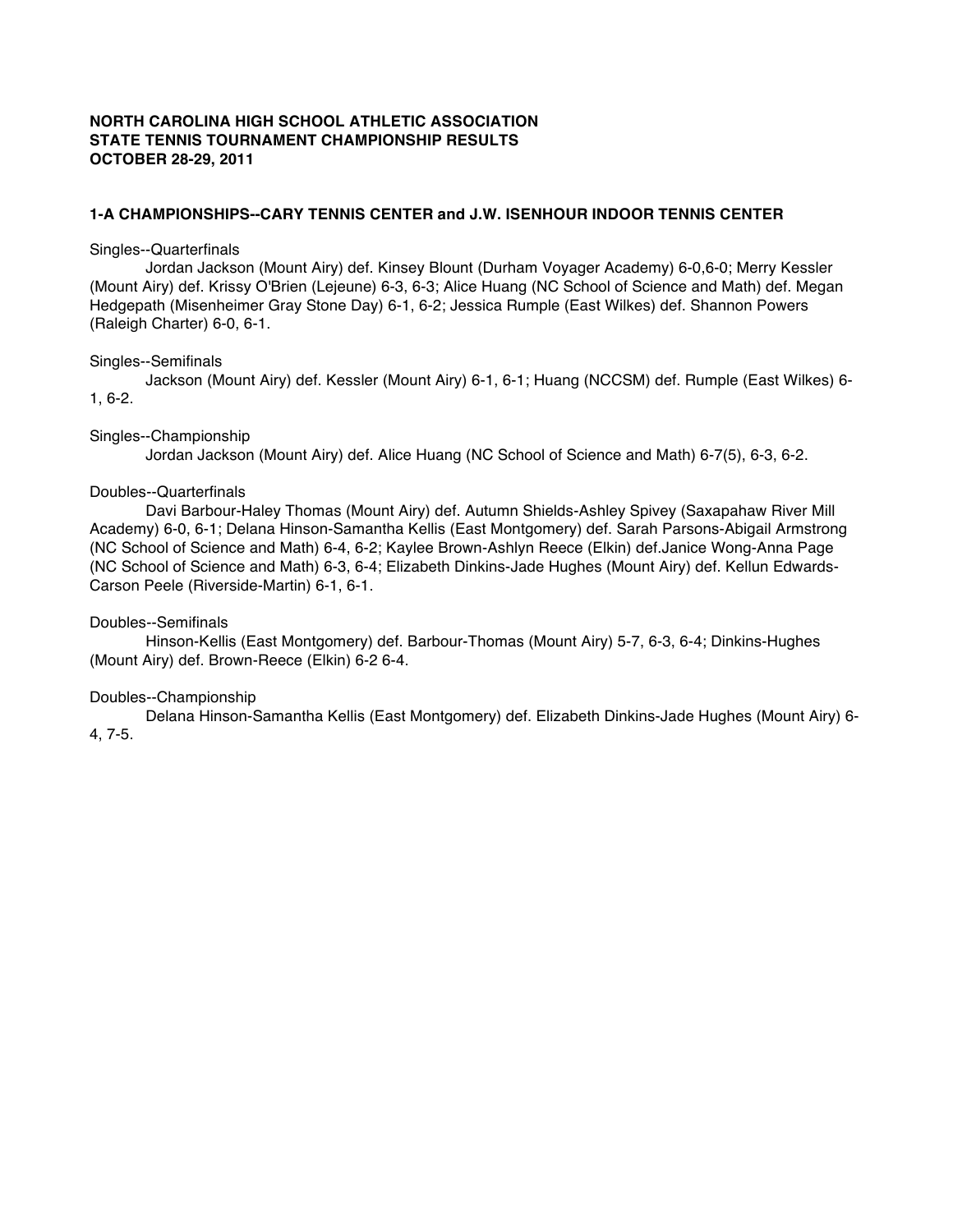# **NORTH CAROLINA HIGH SCHOOL ATHLETIC ASSOCIATION**

# **STATE TENNIS TOURNAMENT CHAMPIONSHIPS**

# **2-A CHAMPIONSHIPS--CARY TENNIS CENTER and J.W. ISENHOUR INDOOR TENNIS CENTER**

### Singles--First Round

Morgan Sheehan (Swansboro) def. Jessica VanLeuvan (Wheatmore) 6-3, 6-0; Katelyn Storey (Salisbury) def. Hunter Hall (Brevard) 6-2, 7-6 (9); Danielle Sawyer (Carrboro) def. Kate Power (Kill Devil Hills First Flight) 6-2, 6-2; Hilary Lutz (Shelby) def. Madaline Hoskins (Salisbury) 6-3, 6-1; Carson Shell (Catawba Bandys) def. Lauren Delbridge (Wilkes Central) 6-0, 6-0; Sondra Anton (Carrboro) def. Julie Hayes (Tarboro) 0- 6, 6-4, 7-6 (3); Kalli Karas (Cuthbertson) def. Penny Lane Buckner (Burnsville Mountain Heritage) 6-1, 6-0; Danielle McGee (Hampstead Topsail) def. Emma Newburg (Hillsborough Cedar Ridge) 6-1, 6-2.

#### Singles--Quarterfinals

Storey (Salisbury) def. Sheehan (Swansboro) 6-1, 6-3; Sawyer (Carrboro) def. Lutz (Shelby) 6-3, 6-1; Shell (Catawba Bandys) def. Anton (Carrboro) 6-2, 6-1; Karas (Cuthbertson) def. McGee (Topsail) 6-0, 6-0.

Singles--Semifinals Storey (Salisbury) def. Sawyer (Carrboro) 6-0, 6-1; Karas (Cuthbertson) def. Shell (Bandys) 7-5, 6-2.

Singles--Championship Kalli Karas (Waxhaw Cuthbertson) def. Katelyn Story (Salisbury) 6-3, 6-4.

### Doubles--First Round

Paige Chase-Ali Jones (Kill Devil Hills First Flight) def. Lindsay Tate-Bethany Pyrtle (Siler City Jordan-Matthews) 6-2, 6-0; Sallie Kate Mayerhoeffer-Alexandra Drye (Salisbury) def. Emma McLeod-Taylor Snowdon (Brevard) 6-1, 2-6, 6-3; Anna Kankanala-Hannah Marion (Hillsborough Cedar Ridge) vs. Ashton Taylor-Katie Yingling (Swansboro) 6-1, 6-0; Molly Black-Abby Black (Maiden) def. Haley Maloney-Anna Wooten (Ashe County) 7-6 (5), 6-1;Nancy Bridges-Emily Bridges (Shelby) def. Melinda Athay-Rachel Tam (West Davidson) 6- 0, 6-0; Jessica Hatch-Hayes Lovett (Greene Central) def. Dzidzai Muyengwa-Rebecca White (Roanoke Rapids) 6-7 (4), 6-3, 6-0; Joy Loeblein-Erika Nelson (Salisbury) def. Shaunasie Adams-Michaela Lashley (North Lincoln) 6-1, 6-0; Molly High-Callie Copeland (Edenton Holmes) def. Delaney King-Megan Mauriello (Hillsborough Cedar Ridge) 6-1, 5-7, 7-6 (4).

### Doubles--Quarterfinals

Mayerhoeffer-Drye (Salisbury) def. Chase-Jones (First Flight) 6-3, 6-1; Kankanala-Marion (Cedar Ridge) def. M. Black-A. Black (Maiden) 7-5, 6-2; N. Bridges-E. Bridges (Shelby) def. Hatch-Lovett (Greene Central) 6-0, 6-2; Loeblein-Nelson (Salisbury) def. High-Copeland (Edenton Holmes) 6-2, 6-0.

### Doubles--Semifinals

Kankanala-Marion (Cedar Ridge) def. Mayerhoeffer-Drye (Salisbury) 6-0, 6-2; Loeblein-Nelson (Salisbury) def. N. Bridges-E. Bridges (Shelby) 5-7, 7-5, 6-3.

### Doubles--Championship

Joy Loeblein-Erika Nelson (Salisbury) def. Anna Kankanala-Hannah Marion (Hillsborough Cedar Ridge) 7-5, 6-2.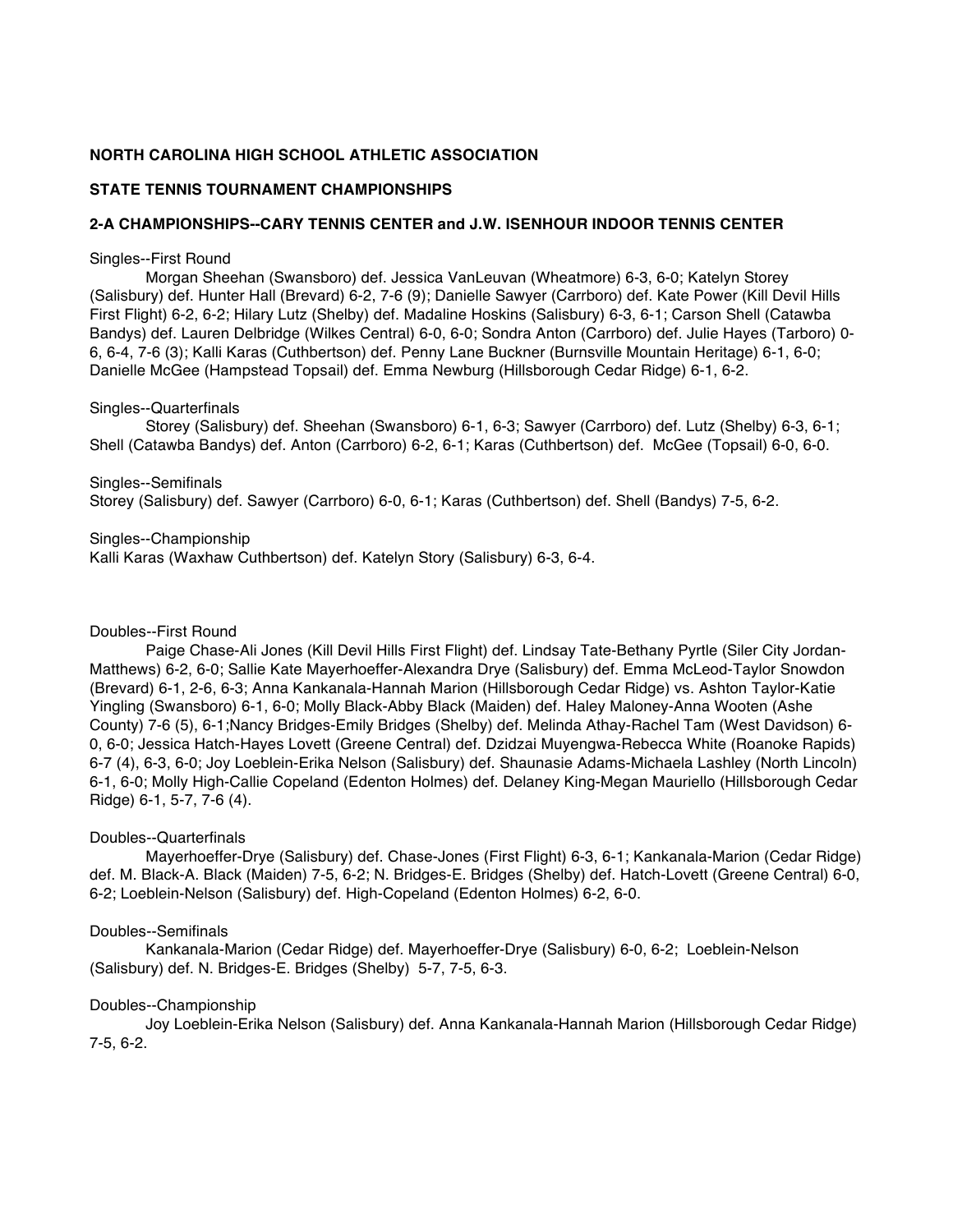# **NORTH CAROLINA HIGH SCHOOL ATHLETIC ASSOCIATION**

### **STATE TENNIS TOURNAMENT CHAMPIONSHIPS**

# **3-A CHAMPIONSHIPS--BURLINGTON TENNIS CENTER and PIEDMONT INDOOR TENNIS CENTER, GREENSBORO**

#### Singles--First Round

Erin Meyer (Raleigh Cardinal Gibbons) def. Summer Philips (South Brunswick) 7-6(4), 6-1; Grace Deering (Charlotte Catholic) def. Amy Burch (Boiling Springs Crest) 6-0, 6-0; Mari Fujino (Northern Guilford) def. Mackenzie Warner (Rocky Mount) 6-1, 6-1; Alix Theodossiou (Asheville) def. Elizabeth Weaver (East Rowan) 6- 3, 6-4; MacKenzie LaSure (Asheville) def. Imani Fountain (Concord Cox Mill) 6-1, 6-0; Caroline Lindsey (Rockingham County) def. Grace Delbridge (Eastern Wayne) 6-2, 6-1; Jasmine Gabriel (Weddington) def. Taylor Fredrickson (Morganton Patton) 6-0, 6-0; Claire Dockrill (Western Alamance) def. Savannah Sutton (Eastern Wayne) 7-5, 6-3

#### Singles--Quarterfinals

Deering (Charlotte Catholic) def. Meyer (Cardinal Gibbons) 6-0, 6-0;Theodossiou (Asheville) def. Fujino (Northern Guilford) 6-3, 6-0; LaSure (Asheville) def. Lindsey (Rockingham County) 6-0, 6-0; Gabriel (Weddington) derf. Dockrill (Western Alamance) 6-1, 6-0.

#### Singles--Semifinals

Alix Theodossiou (Asheville) def. Grace Deering (Charlotte Catholic) 6-2, 6-1; MacKenzie LaSure (Asheville) def. Jasmine Gabriel (Weddington) 6-3, 6-3.

#### Singles--Championship

LaSure (Asheville) def. Theodossiou (Asheville) 6-3, 6-0.

### Doubles--First Round

Randi Price-Kaley Price (Nash Central) def. Devin Knors-Natalie Freeman (Raleigh Cardinal Gibbons) 5-7, 6-3, (10-7); Christine Kessel-Audrey Kessel (Charlotte Catholic) def. Claudia Steffey-Hope McIntosh (Gastonia Ashbrook) 6-4, 6-2; Lauren Brooker-Caroline Smith (Raleigh Cardinal Gibbons) def. Katie Gurley-Misty Edwards (Pikeville C.B. Aycock) 6-1, 6-0; JeNey Carrothers-Jasmine Carrothers (Charlotte Harding) def. Katie Rogers-Nikki Valley (Franklin) 6-3, 6-2; Andrea Bell-Savannah Herman (Franklin) def. Kelly Dulkoski-Hannah Shinn (Jesse Carson) 6-2,7-6(4); Rosheny Edathil-Sydney Brooks (Burlington Williams) def. Dana Kelly-Caley Bass (Nash Central) 6-3, 6-4; Heidi Swope-Casey Rowe (Weddington), bye; Danielle Cohen-Nicole Chang (East Chapel Hill) def. Brooke Barfield-Ashton Walker (Pikeville C.B. Aycock) 6-2, 6-3.

### Doubles--Quarterfinals

R. Price-K. Price (Nash Central) def. C. Kessel-A. Kessel (Charlotte Catholic) 6-4, 6-0; Brooker-Smith (Cardinal Gibbons) def. Je. Carrothers-Ja. Carrothers (Harding) 6-0, 6-1; Edathil-Brooks (Williams) def. Bell-Herman (Franklin) 6-2, 6-3; Swope-Rowe (Weddington) def. Cohen-Chang (East Chapel Hill) 6-2, 6-2.

### Doubles--Semifinals

Lauren Brooker-Caroline Smith (Raleigh Cardinal Gibbons) def. Randi Price-Kaley Price (Nash Central) 6-2, 6-1; Heidi Swope-Casey Rowe (Weddington) def. Rosheny Edathil-Sydney Brooks (Burlington Williams) 6- 1, 6-2.

#### Doubles--Championship

Brooker-Smith (Cardinal Gibbons) def. Swope-Rowe (Weddington) 6-1, 6-2.